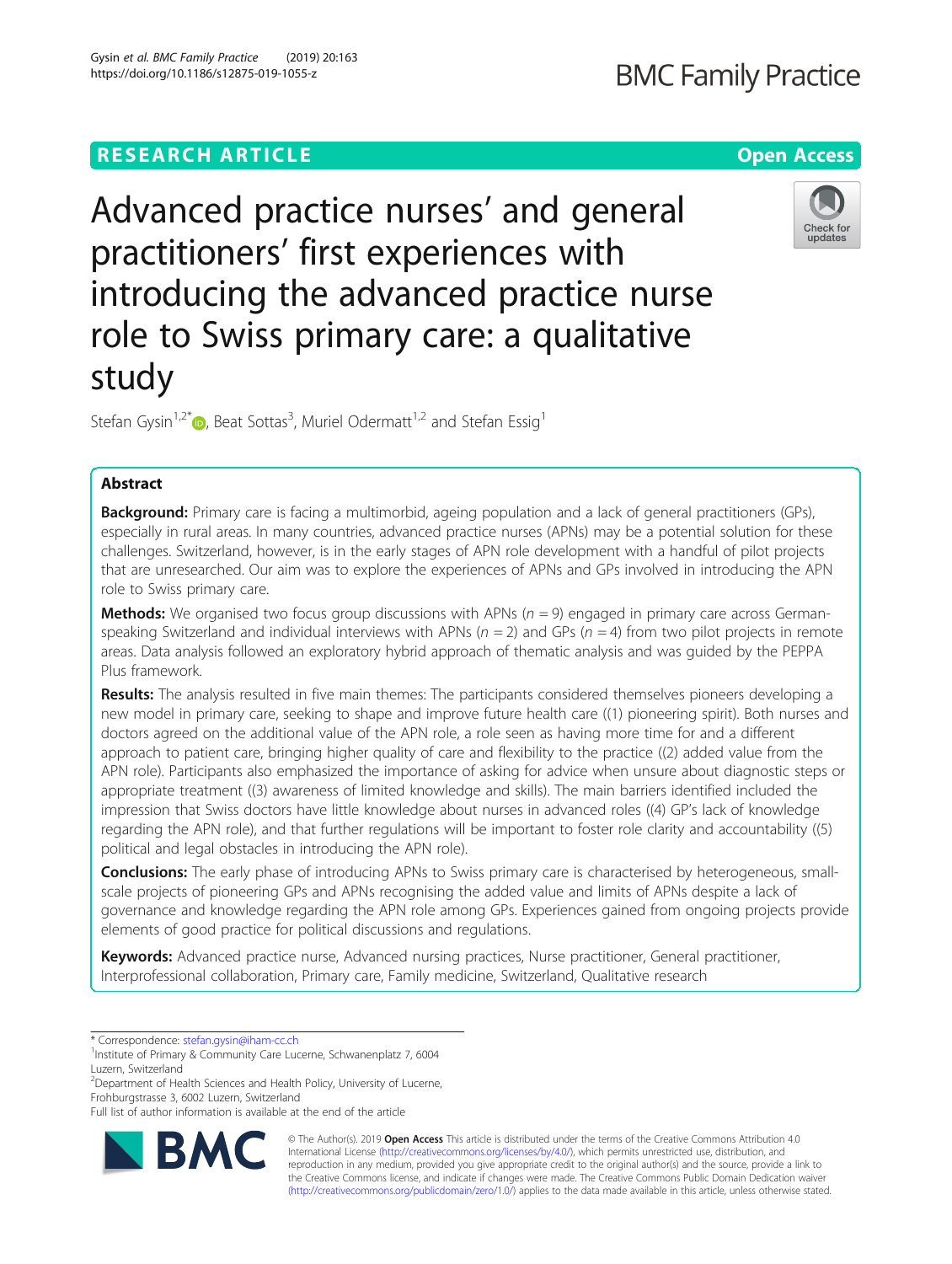## Background

Primary care systems worldwide are being challenged by an ageing population with an increasing number of chronic diseases and a higher demand for health care services [[1,](#page-9-0) [2](#page-9-0)]. At the same time, general practitioners (GPs) are scarce, especially in rural areas [[3,](#page-9-0) [4\]](#page-9-0). To counteract these challenges, primary care is being reinvented, and many countries have introduced and developed the role of advanced practice nurses (APNs) [\[5](#page-9-0)]. Starting in the United States, the role has spread globally and has also been implemented in European countries such as the UK, the Netherlands, and Nordic countries [[2,](#page-9-0) [6\]](#page-9-0). The International Council of Nurses (ICN) defines an APN as "a registered nurse who has acquired the expert knowledge base, complex decision-making skills and clinical competencies for expanded practice, the characteristics of which are shaped by the context and/ or country in which s/he is credentialed to practice. A master's degree is recommended for entry level" [[7\]](#page-9-0). The most common roles for APNs are the clinical nurse specialist (CNS) with in-depth expertise in a specialised area of practice (e.g. oncology), and the nurse practitioner (NP), with an expanded scope of practice in diagnosing, prescribing, treating, and referring patients [\[8](#page-9-0)].

In countries where APNs are well established, they often work as substitutes for doctors in primary care [\[9](#page-9-0)]. In a recent review, Laurant et al. [\[10\]](#page-9-0) assessed their impact on patient outcomes, utilisation and processes of care. Analysing 18 randomised trials, they found that nurses, compared to doctors, have longer consultations, achieve similar or better health outcomes, higher patient satisfaction, and slightly better quality of life for their patients. However, the evidence level for these findings was low to moderate. The effect of nurse-led care on costs remains uncertain due to insufficient evidence. In another review, Jakimowicz et al. [\[11](#page-9-0)] found that most GPs believe that APNs have sufficient training to fulfil a role in family practices and GPs are willing to handover individual tasks. Yet, many GPs do not think that nurses are completely autonomous and accountable and therefore able to take full responsibility for patients. The study also revealed that even experienced GPs feel that the role and scope of practice of APNs is still ambiguous.

Switzerland is still at an early stage of APN role development, though the first steps were taken about 20 years ago [[12\]](#page-9-0). The dominating movement has focused on CNS, who work in research or provide leadership at university hospitals. The minor movement has focused on expanding the APN role in primary care; it initially met strong resistance from GPs, but has gained in attention and importance in recent years [[13\]](#page-9-0). It is still rare to find nurses in advanced roles in primary care, but their presence has gradually increased in small-scale projects [[2](#page-9-0), [14\]](#page-9-0). To our knowledge, there are presently a handful of pilot projects with APNs in family practices. The current tariff system may hinder APNs from working in primary care. The nationwide uniform fee-forservice system in ambulatory care (TARMED; "tariff medical") can exclusively be used by medical doctors with a practice authorization [[15\]](#page-9-0). The ambulatory nursing tariff is limited to home care services and not generally applicable to primary care  $[16]$  $[16]$ . As a pragmatic solution, most APNs currently use TARMED under the global location number (GLN) of their supervising GPs to reimburse their services at a lower rate than the doctors [unpublished observation]. A lack of accepted educational standards and regulation for APNs may also hinder the extent of their role in practice. While there is consensus among professional organisations that a master's degree is required, there is no standardized APN curriculum in Switzerland [\[12](#page-9-0)]. There is also no legal definition of the APN role or scope of practice, despite national efforts from the nursing side to set up a regulatory framework  $[8, 17-19]$  $[8, 17-19]$  $[8, 17-19]$  $[8, 17-19]$  $[8, 17-19]$ . According to Kieser  $[20]$  $[20]$ , for the time being the accountability lies with the GP, who delegates the tasks to the APN. Political demands for more regulations were discussed but rejected by the national council in 2016 [[21\]](#page-9-0). An ongoing popular initiative to strengthen the nursing profession is still a subject of debate [\[22\]](#page-9-0).

Studies about APNs in Switzerland are sparse, particularly regarding their role in primary care [[2\]](#page-9-0). Kambli et al. [\[23](#page-9-0)] estimated that 53% of patient consultations in a Swiss urban walk-in clinic could potentially be taken over by APNs and concluded that the APN role would contribute meaningfully to the Swiss health care system. Another study by Steinbrüchel et al. [\[24](#page-9-0)] examined the views of GPs on potential models of collaboration between doctors and nurses. Bryant-Lukosius et al. [[8\]](#page-9-0) developed a theoretical framework (PEPPA Plus) for evaluating the impact of different APN roles in various health care settings with the goal of supporting the development of APNs in Switzerland. Yet, it is still unclear how APNs and GPs directly involved in pilot projects experience the introduction of advanced practice nurses in practice. Our aim was to explore their views on introducing the APN role to Swiss primary care.

### Methods

This study followed an exploratory qualitative design with focus groups and individual interviews using a hybrid approach of thematic analysis.

### Setting

Data collection comprised focus group discussions and interviews with APNs and GPs from across German-speaking Switzerland. The focus group discussions involved nurses from various primary care settings, while the individual interviews with APNs and GPs were conducted in two family practices in remote areas of central and north-eastern Switzerland. The project in central Switzerland ("Practice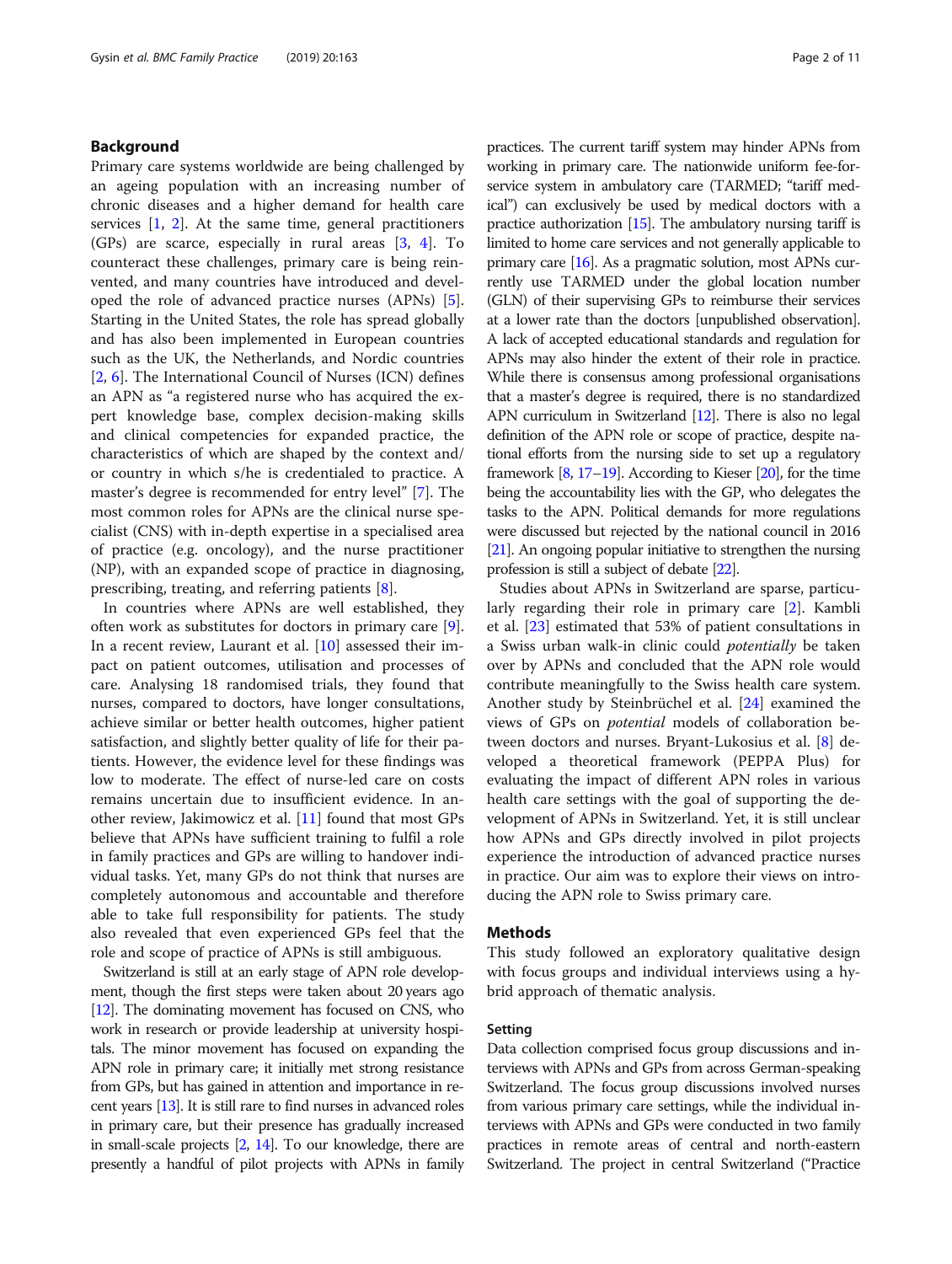A") was initiated by the cantonal health department and took place in a small traditional family practice with two GPs nearing retirement. The other project ("Practice B") was initiated by the owners (two GPs) of an interprofessional group practice. These two projects were selected because they are part of larger, ongoing evaluations. A comparison of the two projects is depicted in Table 1.

### Research team

All authors had profound knowledge of the topic APN in Swiss primary care due to their research activities in this field and knew the participants from the two projects in which they conducted the evaluations. The other study participants were not known beforehand.

## **Participants**

Purposive sampling was used as a recruitment strategy. Participants were contacted either within the ongoing evaluations (interviews) or via e-mail (focus groups). We received these e-mail addresses by attending conferences, checking practice websites and reaching out to people from universities, universities of applied sciences as well as other projects known to us. At the time of the study, nurses were included if they worked as APNs in primary care, if they were about to start work as APNs, or if they had previous experience in primary care (e.g. during their studies). Other factors such as the length of work experience or gender were not considered in the recruitment process. In the APN role, the participants provided direct patient care and clinical tasks such as physical examination during in-office consultations, and conducted preventive and follow-up home visits to mainly multimorbid elderlies. GPs were eligible if they supervised APNs in their practice. One APN and her supervising GP refused to participate as they were

Table 1 Characteristics of the evaluated projects

occupied with their own internal evaluation. Nonetheless, we reached a comprehensive sample with APNs from all pilot projects in Swiss primary care. Altogether, nine nurses and four GPs with different backgrounds and experiences participated in this study and no one dropped out. Nine individual interviews and two focus group discussions were conducted. Our research team considered data saturation as achieved within this pioneer setting with only a handful of projects limiting the potential sample size. Characteristics of the participants are shown in Table [2](#page-3-0).

## Data collection

Semi-structured face-to-face interviews were conducted with the APN and the two GPs of practice A at the start of the project in August 2017 and repeated 6 months later. Interviews with the APN and the two GPs at practice B were conducted in March and April 2018, respectively, approximately 2 years after the start of the collaboration. Each interview lasted between 30 and 60 min and was carried out at the practice. All interviews were audio-taped and transcribed by the authors (SG, BS, MO). Interview guides were developed to cover aspects considered relevant by international reviews [\[9,](#page-9-0) [25](#page-9-0)] with the goal to cover all important issues (i.e. organisation, collaboration, mentorship, tasks, competencies, acceptance, benefits and reimbursement) without restricting the conversation, and were adapted to the different settings and stages of the projects (see Additional file [1](#page-8-0)).

The first focus group consisted of five nurses (including the APN from practice B), two moderators (SG, BS) and a minute keeper (MO). The second group consisted of four nurses (including the APN from practice A), one moderator (SG) and a minute keeper (MO). The focus group discussions took place in a neutral setting in April

|                                     | Practice A                                                                                   | Practice B              |
|-------------------------------------|----------------------------------------------------------------------------------------------|-------------------------|
| Location                            |                                                                                              |                         |
| Municipality typology <sup>1</sup>  | Rural, centrally located municipality<br>Municipality in a small or outside an agglomeration |                         |
| Degree of urbanization <sup>2</sup> | Intermediate density area (suburb)<br>Thinly populated area (rural)                          |                         |
| Team                                |                                                                                              |                         |
| GP (TEP)                            | 2 (200%)                                                                                     | 8 (500%)                |
| APN (TEP)                           | 1 (50%)                                                                                      | 1 (50%)                 |
| MPA/K (TEP)                         | 5 (380%)                                                                                     | 8 (720%)                |
| Other health professionals (TEP)    | $0(0\%)$                                                                                     | 3 (170%)                |
| Project                             |                                                                                              |                         |
| Launch                              | August 2017                                                                                  | April 2016              |
| Initiator                           | Cantonal health department                                                                   | Practice owners (2 GPs) |

GP General Practitioner, APN Advanced Practice Nurse, MPA/K Medical Practice Assistant / Coordinator, Other health professionals = psychologists, physiotherapists, dietitians etc., TEP = Total Employment Percentage<br><sup>a</sup> Gemeindetypologie 2012: www.atlas.bfs.admin.ch/maps/13/de/12359 12482 3191 227/20387.html

b Urbanisierungsgrad 2011 (DEGURBA - Eurostat): [www.atlas.bfs.admin.ch/maps/13/de/12476\\_10444\\_3191\\_227/20585.html](http://www.atlas.bfs.admin.ch/maps/13/de/12476_10444_3191_227/20585.html)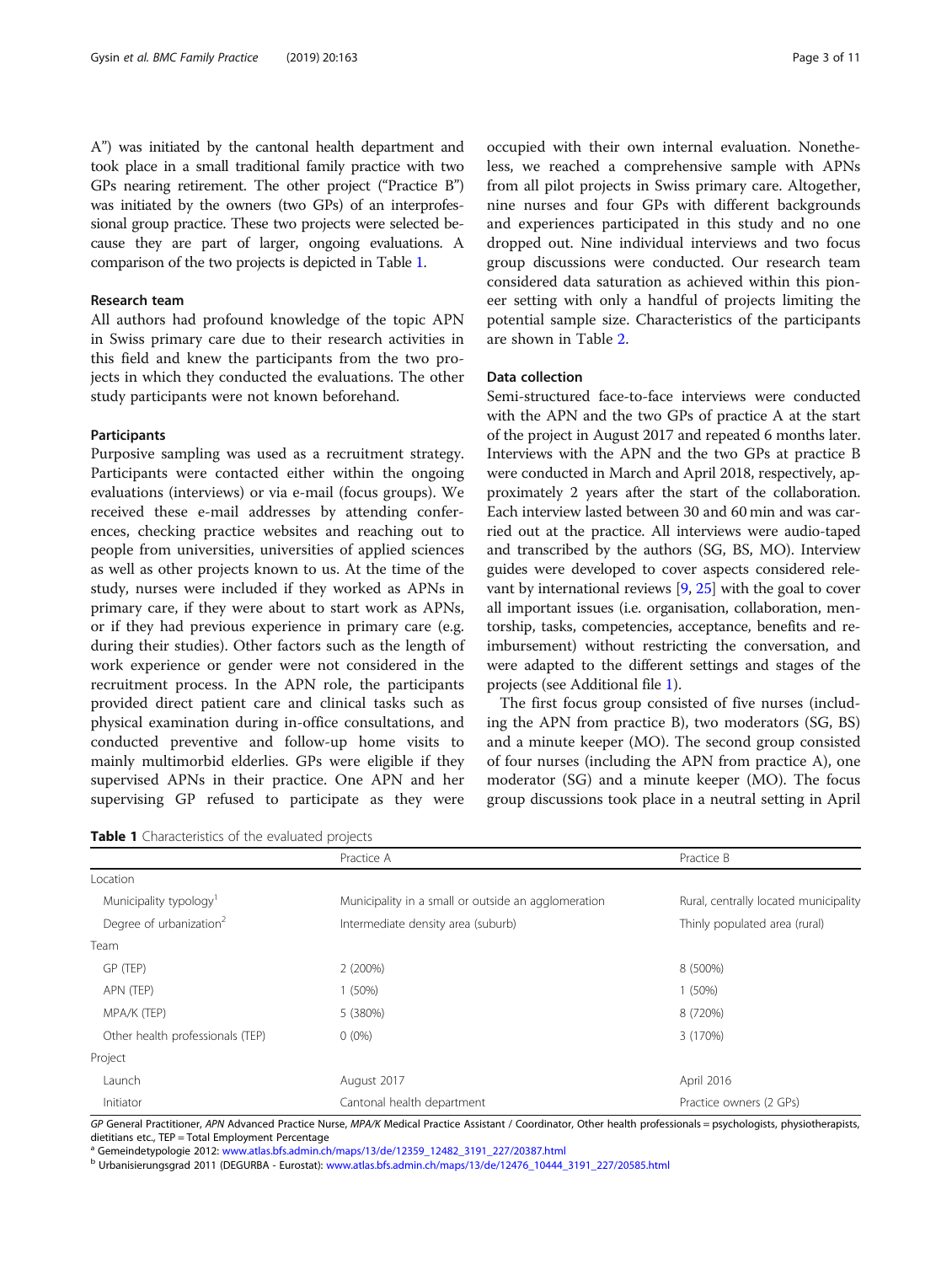<span id="page-3-0"></span>Table 2 Characteristics of individual participants

|                                   | APN $(n = 9)$            | $GP (n = 4)$   |
|-----------------------------------|--------------------------|----------------|
| Age                               |                          |                |
| Mean (SD)                         | 39.1 (12.4)              | 57.8 (4.3)     |
| Range                             | $29 - 59$                | $54 - 62$      |
| Gender                            |                          |                |
| Female                            | 9 (100%)                 | $0(0\%)$       |
| Male                              | $0(0\%)$                 | 4 (100%)       |
| Educational level                 |                          |                |
| Student, MScN                     | $\overline{\phantom{a}}$ |                |
| MScN completed                    | 7                        |                |
| In further training               | $\mathfrak{D}$           |                |
| Further training completed        | 3                        |                |
| Status in primary care            |                          |                |
| Currently working in primary care | 5                        | 4              |
| Planned projects / internship     | 4                        |                |
| Experience in primary care        |                          |                |
| $>$ 20 years                      |                          | $\overline{2}$ |
| $10 - 20$ years                   |                          | $\mathfrak{D}$ |
| $1-3$ years                       | 4                        |                |
| $<$ 1 year                        | 5                        |                |
| Type of interview                 |                          |                |
| Individual interview              | $\overline{2}$           | 4              |
| Focus group I                     | 5                        |                |
| Focus group II                    | 4                        |                |

APN Advanced Practice Nurse, GP General Practitioner, SD Standard Deviation, MScN Master of Science in Nursing, Further training = Diploma of Advanced Studies (DAS); corresponds to 30 ECTS (European Credit Transfer System) with a focus on clinical skills & competencies

and May 2018, respectively. Both discussions lasted about 2 h and were audio-taped and transcribed by members of the study team (SG, MO). The guides for the discussions contained questions similar to those from the individual interviews but were further developed based on experience from the individual interviews and adjusted to the varying work settings of the participants (Additional file [1](#page-8-0)).

#### Data analysis and rigour

The hybrid approach of thematic analysis by Fereday et al. [[26](#page-9-0)] was chosen to ensure clarity of the data analysis process, trustworthy and scientific rigor. In this method, the deductive a priori template of codes approach of Crabtree and Miller [\[27](#page-9-0)] is combined with the data-driven inductive coding of Boyatzis [[28](#page-9-0)], allowing for a balanced identification of emerging themes. Following Fereday's strict steps, the transcripts were first read and reread to become familiar with the data. Subsequently, a code manual (Additional file [2\)](#page-8-0) was developed with deductive codes based on the PEPPA Plus framework, which includes different perspectives (patients, providers, policy-makers etc.) and evaluation objectives regarding structures, processes and outcomes in APN role development [\[8\]](#page-9-0). We chose this guiding framework to explore how theoretical concepts are experienced in practice. The reliability of these codes was tested in two interviews; no modifications were needed. Then, the data were summarized, and initial themes were identified. In a next step, the codes from the manual were applied and additional, inductive codes were assigned. The codes were then connected to identify main themes. Lastly, these themes were corroborated and legitimated. Even though the steps are illustrated separately here, the whole process was iterative and intermediate results of the first author (SG), who performed the coding, were discussed with another author (SE). Disagreements were resolved through consensus. These analyses was supported by MAXQDA 2018 (VERBI Software GmbH, Berlin, Germany).

## Results

The analyses of the interviews and focus group discussions illustrate how theoretical concepts of the PEPPA Plus framework are experienced in practice and resulted in five main themes: (1) "Pioneering spirit", (2) "Added value from the APN role", (3) "Awareness of limited knowledge and skills", (4) "GP's lack of knowledge regarding the APN role" and (5) "Political and legal obstacles in introducing the APN role". The quotes that follow are used to exemplify the different themes.

## Pioneering spirit

All nurses felt like pioneers with the opportunity to help develop and shape the role of APNs in Swiss primary care. They emphasized that it is a trial-and-error situation, which requires a certain pioneering spirit in order to help and guide the future generation of nurses. Several APNs also underlined the importance of the role for the future development of the Swiss health care system.

"This pioneer spirit that we all have at this table is needed." (APN, MScN student)

"I think it's great that I can participate in this project and help shape the future role of the APN in primary care… because I think it's really a good thing. I think it's also important for the whole health care system, for the health care here in this region." (APN, in further training)

One APN drew comparisons to the early stages of APN role development in the Anglo-Saxon countries and pointed out that these processes need time. According to her, it might be best to just start and try out this new model in small-scale projects to prove its value in daily practice: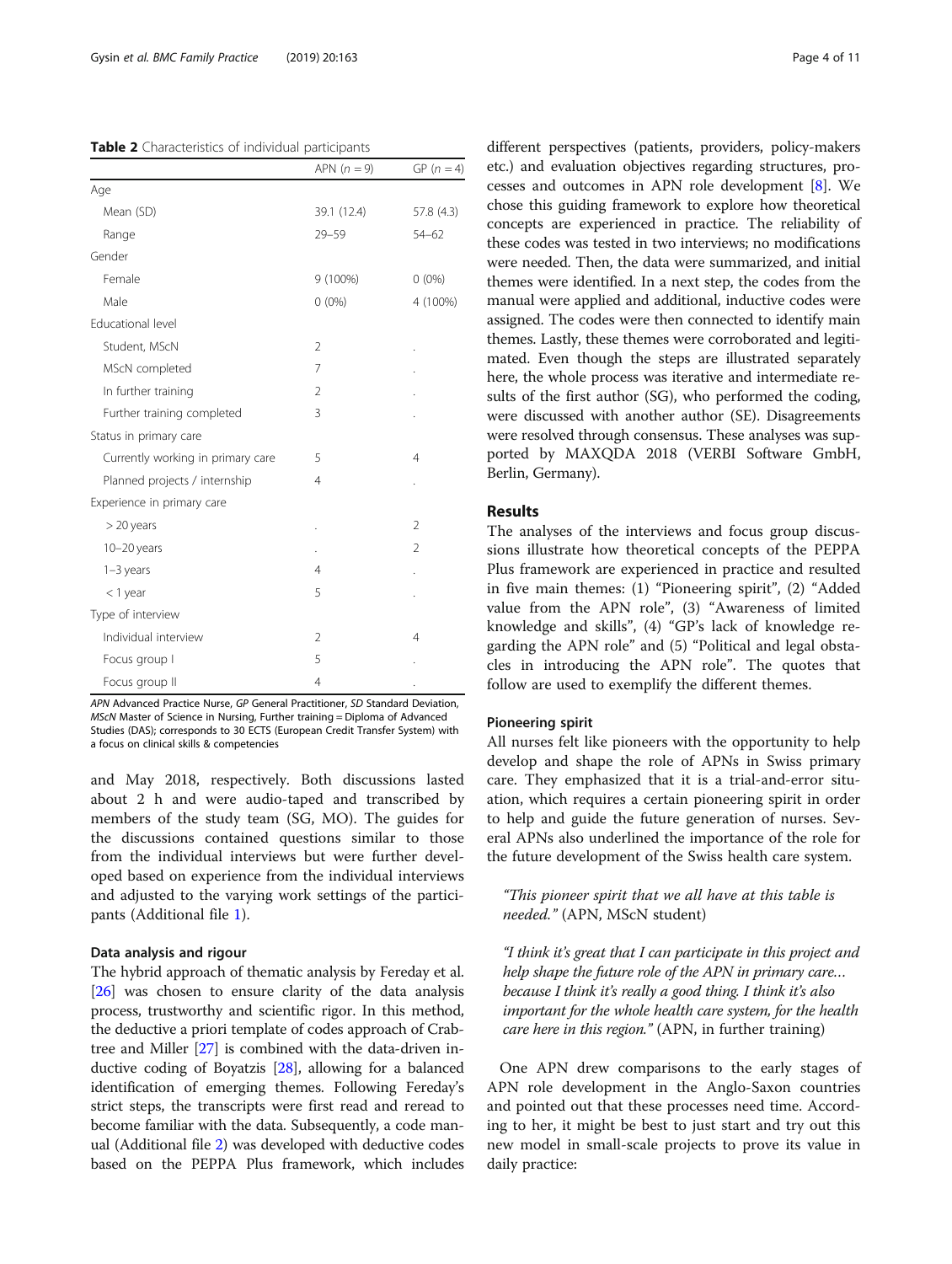"It was no different in the Anglo-Saxon world. They also needed their time. My boss told me: Let's just start now. […] This way we can achieve the most and show what we can do and achieve in everyday life. For the patients and also the next generation." (APN, further training completed)

Other important aspects that were highlighted by the APNs included the responsibility and pressure that result from this pioneering role. They felt that their new role in primary care draws attention, not only within their own profession, but also in health policy. Therefore, careless behaviour or errors could potentially have a negative influence on the whole movement and hamper its further implementation. However, they also said that these thoughts do not influence their daily work, because there they focus on the patient.

GPs stated that it is interesting to be a pioneer and to help develop a new model in primary care that might help to overcome the current workload and lead to better task sharing among different health care professionals. They admitted that initial extra effort is necessary and that many of their colleagues might not be willing to make that effort or fear their colleagues' adverse opinion. The doctors confirmed that it is a matter of trial-and-error, and that this was new territory for them, too.

"To develop something like this has interested me at the end of my professional career… [To] try something that not everyone has done." (GP from practice  $A$ )

"Yes, we are doing it now, we are flexible, we are experimenting and yes… maybe we'll fail but maybe it will work out and prove to be something promising." (GP from practice B)

The GPs also stressed that handing over tasks is not easy because family doctors traditionally see themselves as all-rounders and lone fighters. Even the GPs of practice B, who were accustomed to working interprofessionally before the start of the project, admitted that it is sometimes difficult to hand over tasks:

"I noticed that handing over (tasks) is not easy for us… to get rid of this 'no one else can do it, that's why I'm here' attitude..." (GP from practice B)

Interestingly, the GPs interviewed did not report feeling much attention or pressure due to their role as pioneers.

## Added value from the APN role

The APNs reported that they have more time for their patients and closer contact to them than the GPs. As another benefit, they mentioned their focus on patients and their daily life, rather than just a condition. The nurses felt that they help provide better care, especially at home, by adding a different approach, e.g. in the areas of lifestyle adaptation and drug compliance. Furthermore, some APNs saw additional value from their role due to their competence in performing tasks such as advance care planning (ACP), technical patient care, or coordination with the social sector, tasks that are often neglected by GPs because of time constraints or lack of knowledge. The nurses also expressed that patients may have fewer inhibitions about addressing certain things in their presence than during consultation with a physician.

"Asking more detailed questions, taking a closer look. Asking yourself what the disease does to the patient, the family and the environment… plus the connection to some technical tasks, such as taking care of patients with a stoma." (APN, in further training)

"The patients tell us different things than they tell the doctors. Sometimes the patients have too much respect for the doctors and do not tell them certain things… Then the time factor; we have more time. These aspects are an added value, especially when you are at a patient's home and you see the whole environment… then you might see why a patient is not adherent." (APN, MScN)

For the GPs of practice B, the biggest advantages of having an APN included the reduction of their own workload and the additional capacity of the whole practice. They confirmed the added value of home visits performed by the APN and they also felt that patients might be less hesitant to ask "stupid questions" in front of a nurse. Furthermore, they saw an increased quality in their practice due to the APN offering ACP and having more time for the patients.

"In my 18 years as a GP, I was only once on a home visit to explicitly talk about fall prevention. I know this is something important, but I simply do not have the capacity. […] And apparently, we (physicians) do not find the level of our patients from time to time… They don't dare to ask us so-called stupid, trivial questions, but they dare to ask the APN." (GP from practice B)

"I was always reluctant to even ask about it (ACP), because I knew I could not manage it in 15 minutes. It is a very important area, but I do not find time for it. There I think she [the APN] is a huge enrichment… I have to say this really is a difference in quality, something that we did not offer before." (GP from practice B)

All GPs emphasized the added value of APNs due to their nursing perspective and their way of approaching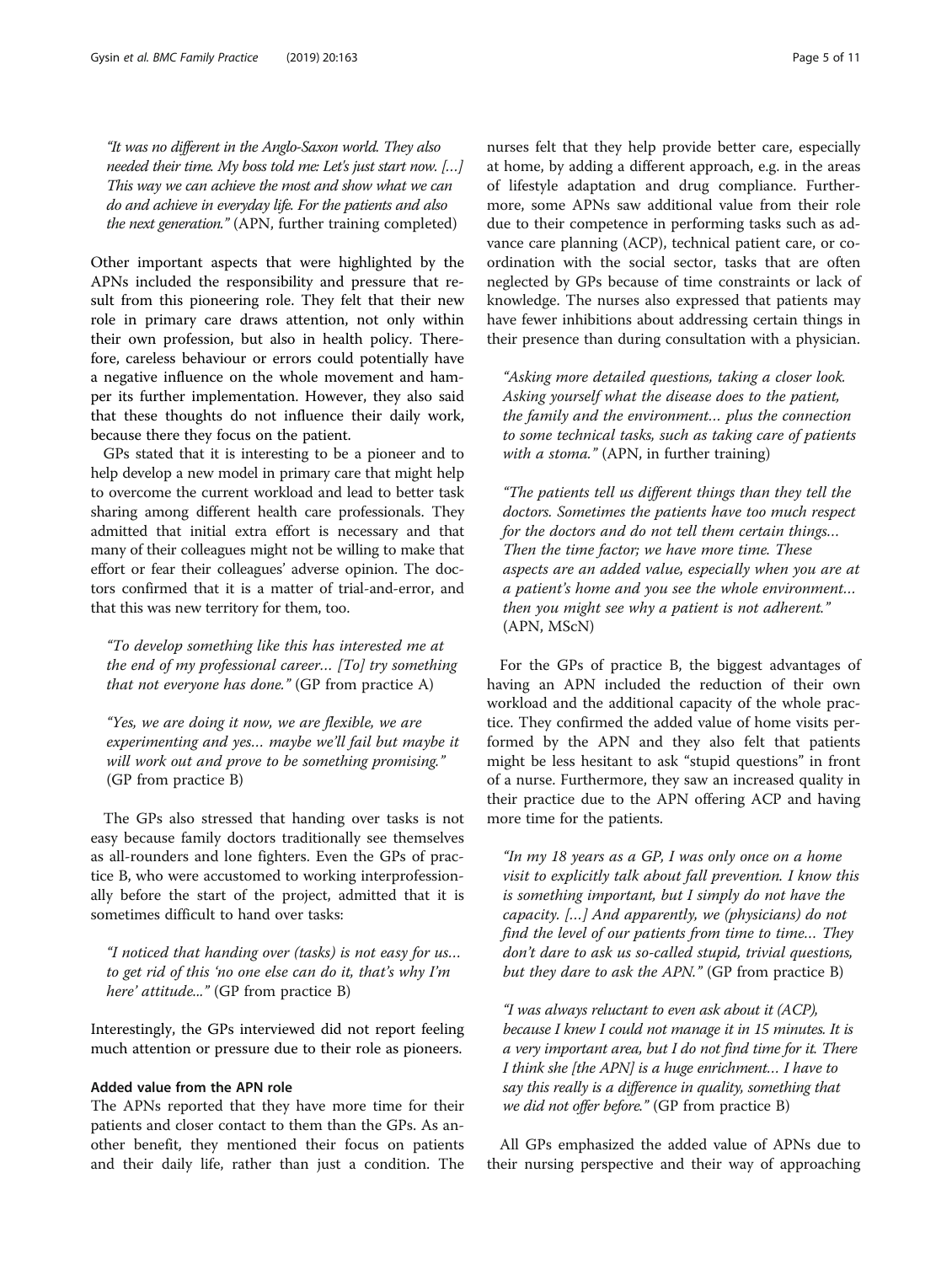the patients, e.g. by involving the families and relatives more. The doctors also appreciated the quick availability and flexibility of the APN. Yet, the GPs of practice A said that they see the biggest benefit of the role for a slightly larger practice than theirs:

"In that respect, I could imagine it in a larger practice. They have more doctors and therefore more patients that the APN can take care of. We are too small…" (GP from practice A)

### Awareness of limited knowledge and skills

The nurses agreed that it is important to know oneself and one's own limits in order to avoid harm to the patients. One of the APNs stressed the importance of the capacity for self-reflection, and all nurses valued having a team, and especially an experienced GP in the background.

"You have to know yourself very well and you have to know your limits. Each one of us has a different focus. You really have to be honest about that. When I'm not sure... You have a team for that, there is a doctor in the background..." (APN, MScN)

"I know that I'm not a doctor, I'm a nurse and there are obviously limits. That's no problem for me, I can ask any time. Actually, there is always a doctor.  $[...]$ Your self-reflection must be such that you recognise, even under stress, where my limits are." (APN, further training completed)

Some APNs also expressed that GPs need to be able to trust them. They need to know that the nurses are aware of their limits and that they do not hesitate to ask for help if necessary. At the same time, it was considered important not to ask about every little detail.

"The GPs also have to have a certain trust… I work with several doctors and they need to have that trust, that I'm asking when things get tricky. I think it's good for them to see that I'm actually asking when I'm unsure… But when I ask them about every little thing, I drive them crazy." (APN, further training completed)

The GPs confirmed that it is crucial for the APNs to be aware of their limits and to ask when they are unsure about something. One GP explicitly stated that it is not necessary to know everything, that it is much more important to be able to make an initial assessment and ask for help when you reach your limits. The doctors trusted the APNs and felt that they would know when to ask for help.

"But she knows her limits… And I have no doubt that she would ask. So far, I've never had the feeling that she crossed a line." (GP from practice B)

### GP's lack of knowledge regarding the APN role

APNs and GPs agreed that the role is not yet wellknown nor completely defined. The APNs stressed that most doctors do not know anything about the role of an APN, especially in primary care settings. However, they also admitted that sometimes they do not know themselves how exactly what their role looks like and that its development is an ongoing process.

"But they did not even know who we are. They did not know that we have a master's degree. […] In our country doctors have no idea what advanced practice nurses do." (APN, MScN)

"And the role that I have today… I had to shape it myself. I did not come into this field of work and everything was prepared. I actually have to renegotiate it every day… with GPs, patients and other health professionals." (APN, further training completed)

The doctors agreed that they did not really know what to expect at the beginning of the collaboration. They were not familiar with the concept of advanced nursing practices beforehand. Hence, at the beginning, they did not know what APNs can do and what they are allowed to do.

"Expectations were relatively vague. I did not know exactly what I was getting into… Now I see a little bit more what the possibilities and difficulties are." (GP from practice A)

## Political and legal obstacles in introducing the APN role

The nurses wished for more political and legal regulations, especially in regard of billing options and reimbursement. They would prefer an independent APN tariff, or alternatively, official legitimization of their use of the TARMED, together with the nursing tariff for home care under their own name. They understood why family practices are hesitant to hire them as long as there is no clear regulation provided for billing for their services.

"However, it is difficult because the practices don't know how to bill and whether we are profitable or not." (APN, in further training)

One APN referred to approaches of other countries, e.g. Israel, in which the government used a rigorous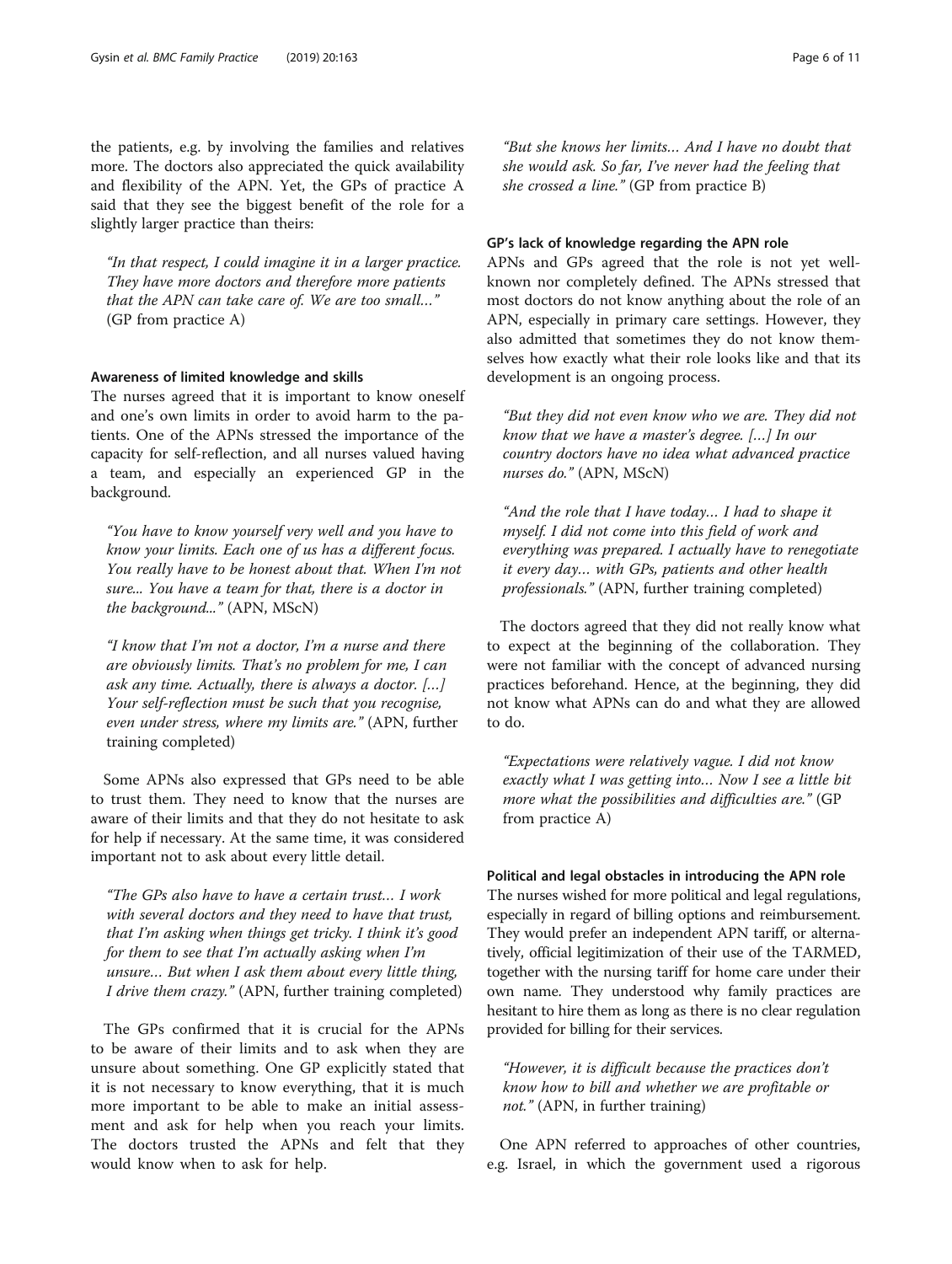"top-down approach" to implement the role of nurse practitioners. Overall, most APNs desired more governance.

"A political and legal framework and clarification is needed. There are many different projects in Switzerland, but everyone does it a little bit differently and it probably needs governance. So that we don't always have the discussion: What can I do and what am I allowed to do?" (APN, MScN)

One APN explicitly stated that it is unpleasant to work under these conditions:

"It's a stupid feeling, I know I'm doing something good, I know it makes sense, it also fits into current politics and economics, but I know I'm actually still kind of illegal. This grey area is annoying, it's unpleasant." (APN, further training completed)

The APNs agreed that a master's degree as an entry level credential for advanced nursing practices makes sense, but stressed that further education to improve clinical skills, especially in the setting of primary care, with a lot of direct patient encounters, is helpful. Further, one APN showed fear regarding the future development of the APN role in Swiss primary care:

"It scares me from a professional and political perspective, if APNs are only used as gap fillers in light of the lack of GPs. And then, if there are enough GPs again, one may dream, then we can leave… This really cannot be the solution!  $[...]$  I just think that APNs have a right to exist in today's demographic developments… an independent right to exist." (APN, further training completed)

The GPs expressed understanding of the difficult billing situation:

"It doesn't attract many people when you have to work in this grey area… it's a bit annoying and the recognition of what you do is lacking if you cannot bill for your services yourself." (GP from practice B)

One GP also stressed the problem of the accountability and referred to the political situation:

"If the APN does something, she has to report it to me, because at the end I am responsible. She can do it independently if it is her own responsibility… but that's a political decision, whether this is desirable or not. In the current system we [physicians] are still responsible." (GP from practice A)

## **Discussion**

## Summary of the results

The APNs' and GPs' views resulted in five main themes: They considered themselves pioneers, developing a new model in primary care in order to shape and improve future health care ((1) pioneering spirit). Both nurses and doctors agreed on the additional value from the APN role, which was mainly seen in having more time for and a different approach to patients and bringing quality and flexibility to the practice ((2) added value from the APN role). They also emphasized the importance of asking for help when unsure about next steps ((3) awareness of limited knowledge and skills). The major barriers they cited are that Swiss doctors have little knowledge about nurses in advanced roles ((4) GP's lack of knowledge regarding the APN role), and that further regulations would be important in order to foster role clarity and accountability ((5) political and legal obstacles in introducing the APN role).

## Interpretation and underlying mechanisms

Applying the PEPPA Plus framework, it can be seen that the APN role in Swiss primary care is, for the most part, still in the introduction stage. It appears to be essential to promote role clarity among stakeholders, especially among physicians. Even pioneering GPs who decided to engage an APN in their practice neither knew the role of an APN nor what to expect at the beginning of the collaboration. As the collaboration advanced, the additional benefits became more apparent and it seems that the APN role meets the needs of Swiss primary care with elderly, multimorbid and complex patients who require a holistic approach, more time, and often wish to be treated at home. However, to realize and see the benefits of the APN role, an initial extra effort is needed from both nurses and doctors. First, the GPs need to become familiar with the APN's role and competencies. Then, both GPs and APNs need to build up mutual trust for an effective collaboration. Introducing the APN role in primary care is also characterised by pioneers with different ideas and approaches ("top-down" vs. "self-initiative"). This pioneering allows for flexibility in testing different models and helps to gather experiences and evidence about the advantages and/or disadvantages of each model in practice ("proof of concept"). It also provides a sound basis for future regulation in terms of scope of practice and reimbursement schemes.

Certain aspects of the implementation stage, such as educational resources, have been put in place. Several competing master's programs, as well as further training options, are available in Switzerland, some with a specific focus on primary care. These programs are constantly evolving and aim to include more clinical skills and practical experiences during the studies. However, political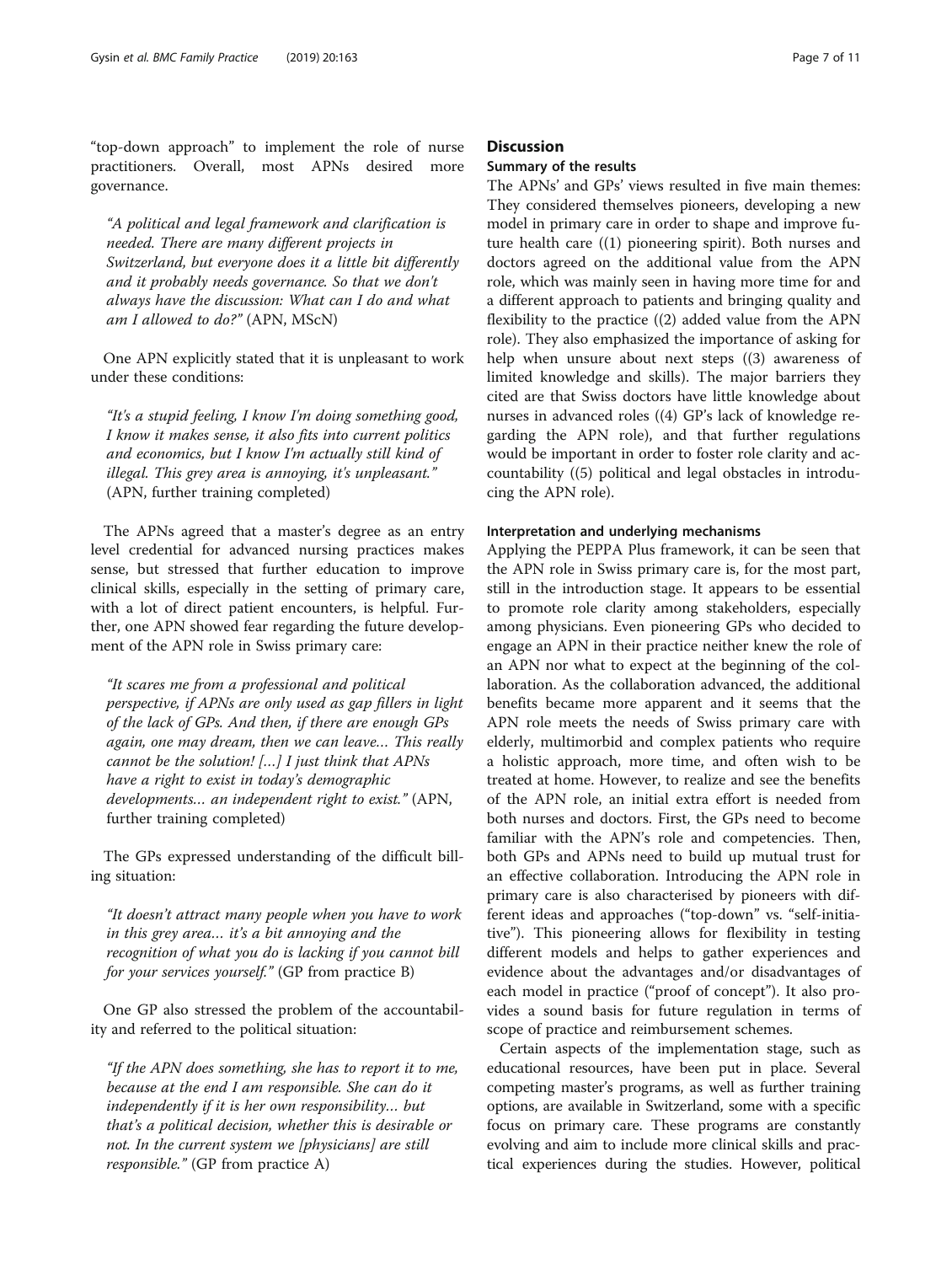and legal resources such as well-defined and specific laws are still lacking; reimbursement, curricula, accountability and scope of practice are not yet clearly regulated.

Our study results reflect the ongoing, controversial political debates about the nurses' demands for more professional autonomy and regulations. According to our participants, lack of governance might hinder further implementation of APNs in practice. However, as mentioned in the background, initial political steps towards more autonomy for nurses were rejected by the national council and the ongoing popular initiative ("Pflegeinitiative") is highly debated among politicians and other stakeholders. For instance, the initiative is not supported by the federal council because an increase in volume and costs is feared if uncoordinated and overhasty steps are taken [[29](#page-9-0)]. Yet, the federal council recognises the importance and value of nurses as an indispensable part of ambulatory care. They are willing to examine and develop further measures, but point out that there is already a legal basis to strengthen the nurses' role in primary care [\[29,](#page-9-0) [30](#page-9-0)]. Indeed, law articles promoting and enabling pilot projects to try out new models of care with the goal to reduce costs exist and further articles will be implemented [[30](#page-9-0), [31](#page-10-0)]. Moreover, health insurance companies show interest in innovative pioneer projects and flexibility about pragmatic billing solutions. In the future, further regulation will be necessary, but exaggerated and premature political and legal demands might hamper and set back the implementation of advanced nursing practices in Swiss primary care. Our results and interpretations are summarised and illustrated in Fig. 1.

#### Comparison to other studies

Results from Steinbrüchel et al. [[24](#page-9-0)] showed that uninvolved GPs know little about the APN role but consider

the financial aspect as crucial. They also highlighted that the quality of the APNs' work was key in order to implement the role. Our study gives a more detailed view from doctors who actually work with APNs. At the beginning of the collaboration, they were also not familiar with the role, but they did see the value of APNs, and observed an improvement of the quality of care in their practice over time. However, the financing situation remains ambivalent and incoherent.

In other European countries, similar studies had been done when the APN role was introduced in primary care. Wilson et al. [\[32](#page-10-0)] explored the views of GPs on developing the APN role in general practices in Great Britain. In their work, the financial structures of general practices were also mentioned as one of the major constraints on implementing the APN role. Furthermore, the GPs expressed fear of a more complex caseload because the nurses might take over all the easy consultations. This fear was shared by some Dutch GPs interviewed by van der Biezen et al. [\[33\]](#page-10-0), but participants in our study did not share this view. In addition, van der Biezen et al. showed that improvement in quality of care and the ability to offer additional services (i.e. technical care) were important factors driving GPs to employ APNs. In another study from the Netherlands, Lovink et al. [[34\]](#page-10-0) found additional value from the APN role in a patient-centred view and in improved continuity of care. These aspects were also emphasized by our interviewees. When the APN role was introduced in Swedish primary care, Lindblad et al. [\[35](#page-10-0)] interviewed APNs and GPs. They stressed the importance of mutual trust: the APN should be able to ask for help when needed, in exchange the GPs needed to be sure that s/he would do so. Furthermore, the GPs and nurses considered it the APN's

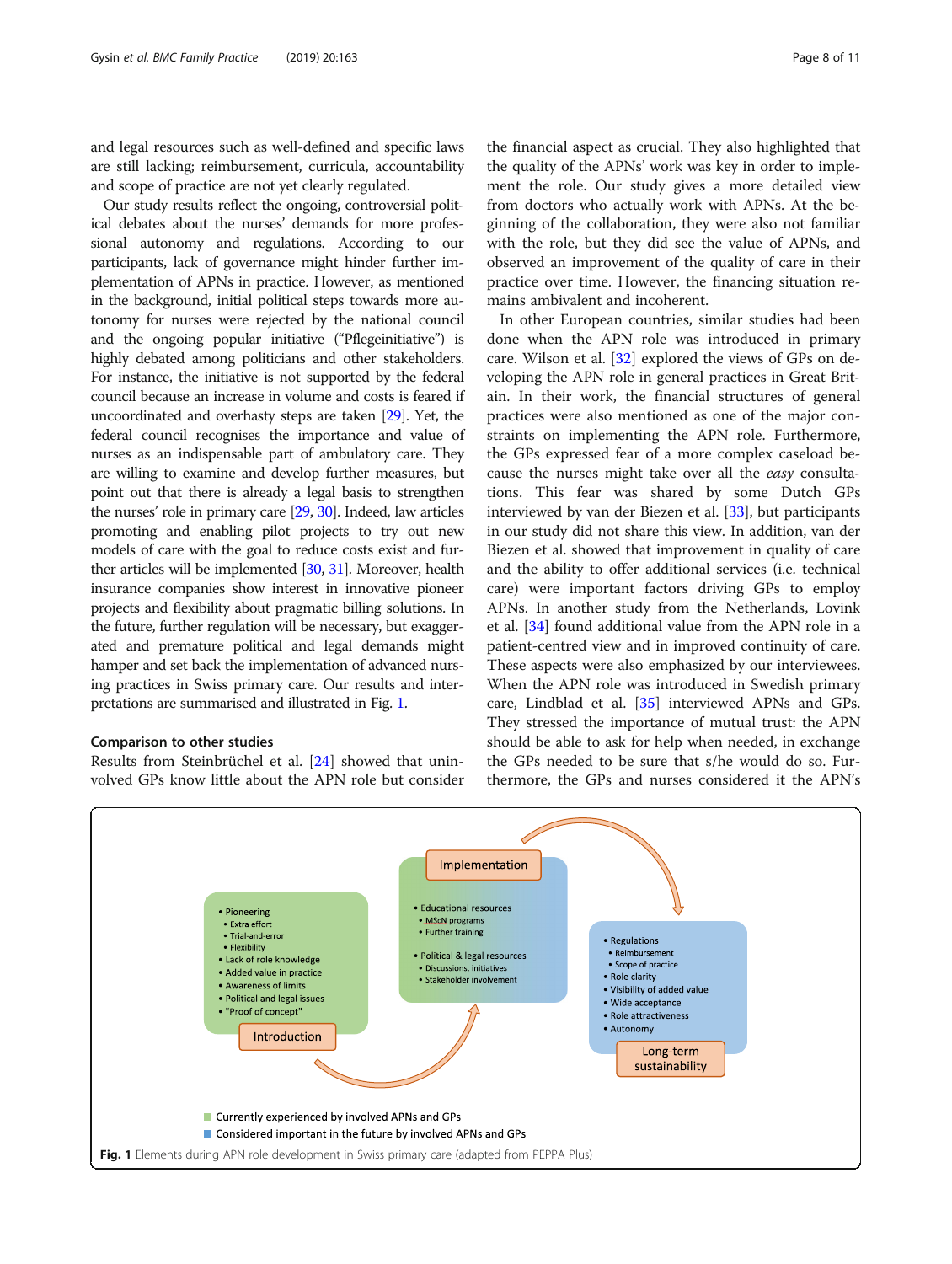<span id="page-8-0"></span>role to serve an extra resource to increase the availability of care for patients. These results are in accordance with our own findings. The importance of prior knowledge of the role during the implementation process was highlighted by our participants and is illustrated by the previous work of Sangster-Gormley et al. [[36](#page-10-0)]: They identified prior knowledge as one of the main drivers for acceptance and involvement of the APN role in primary care. A review by Schadewaldt et al. [\[37\]](#page-10-0) confirmed this finding; GPs with previous experience of collaborating with an APN have a more positive attitude towards the role. In our study, the APNs demanded more regulation in order to increase the attractiveness of their profession and to facilitate further implementation of their role. Maier et al. [\[38](#page-10-0)] found that regulations may enable introduction of advanced nursing practices, but only if they are up-to-date and not restrictive. Barnes et al. [\[39](#page-10-0)] showed that removing restrictions on APNs' scope of practice and offering higher reimbursement rates might indeed increase the share of APNs working in primary care settings. However, this study was conducted in the US and its transferability to the Swiss context may be limited.

#### Strengths & Limitations

We conducted individual interviews with only four doctors and two APNs. We did not conduct focus groups with GPs, as they were difficult to recruit outside the ongoing evaluations due to busy work schedules and other projects. Nonetheless, in the APN focus groups we reached a comprehensive sample of almost all APNs currently working in Swiss primary care. The interviews allowed for an in-depth discussion with individuals, while the focus groups facilitated an exchange between people from various settings and with different experiences. Regardless, the generalisability and transferability of our results might be limited due the small sample size. Furthermore, our study design is prone to selection bias in the sense that only people already involved in projects and motivated to participate were part of the study (though this is not unusual for a pioneer setting). Our study is also prone to self-reporting bias since the participants were interviewed about their own activities and achievements. This might compromise the credibility of the results. To reduce researcher bias and ensure trustworthy, the data analysis followed a structured and rigorous approach using a theoretical framework.

### Implications & Outlook

Promoting role clarity and understanding could facilitate the introduction of the APN role in Swiss primary care. Pioneering and small-scale projects are important to demonstrate the feasibility of this new model and to gather evidence of the added value from and the potential scope of practice of the APN role in ambulatory care. Pilot projects show how nurses in advanced roles can help tackle the impending challenges in primary care and may contribute to acknowledgment of the role by a wider audience including physicians, patients, politicians and insurers. Further regulations in terms of clear scope of practice, accountability and reimbursement are important but need to be planned carefully and implemented together with all relevant stakeholders, i.e., politicians, educators, health professionals and insurers. Premature and extensive demands before the feasibility and value of the concept are demonstrated could jeopardize the long-term sustainability of the APN role in Swiss primary care. Our study might provide valuable insights for other countries with similar health care systems such as Germany or Austria, which are also in the early stages of introducing the APN role to primary care.

Further studies are needed to validate and quantify the additional benefits, scope of practice and costs of the APN role in the Swiss health care system. In addition, the views of relevant stakeholders (e.g. patients and politicians) on steps for further implementation of such a role in the system must be studied. Lastly, the regulations most suitable to Switzerland and the times at which they can realistically be implemented must be determined.

## Conclusions

The early phase of introducing APNs to Swiss primary care is characterised by heterogeneous, small-scale projects of pioneering GPs and APNs recognising the added value and limits of APNs despite a lack of governance and knowledge regarding the APN role among GPs. Experiences gained from ongoing projects provide elements of good practice for political discussions and regulations.

#### Supplementary information

Supplementary information accompanies this paper at [https://doi.org/10.](https://doi.org/10.1186/s12875-019-1055-z) [1186/s12875-019-1055-z](https://doi.org/10.1186/s12875-019-1055-z).

Additional file 1. Interview quides. Additional file 2. Codebook.

#### Abbreviations

ACP: Advance Care Planning; APN: Advanced Practice Nurse; CNS: Clinical Nurse Specialist; GLN: Global Location Number; GP: General Practitioner; ICN: International Council of Nurses; NP: Nurse Practitioner; TARMED: tarif médical (medical tariff)

#### Acknowledgements

The authors would like to thank all participants for their time and effort in contributing to our study. Special thanks to Christoph Merlo, head of the Institute of Primary and Community Care Luzern, and to Sonia Barbosa, scientific collaborator at the FMH (Swiss Medical Association), for informal and fruitful discussions about APN role development including their collaboration with GPs and impact on Swiss primary care. Both of them gave the permission to publish their names.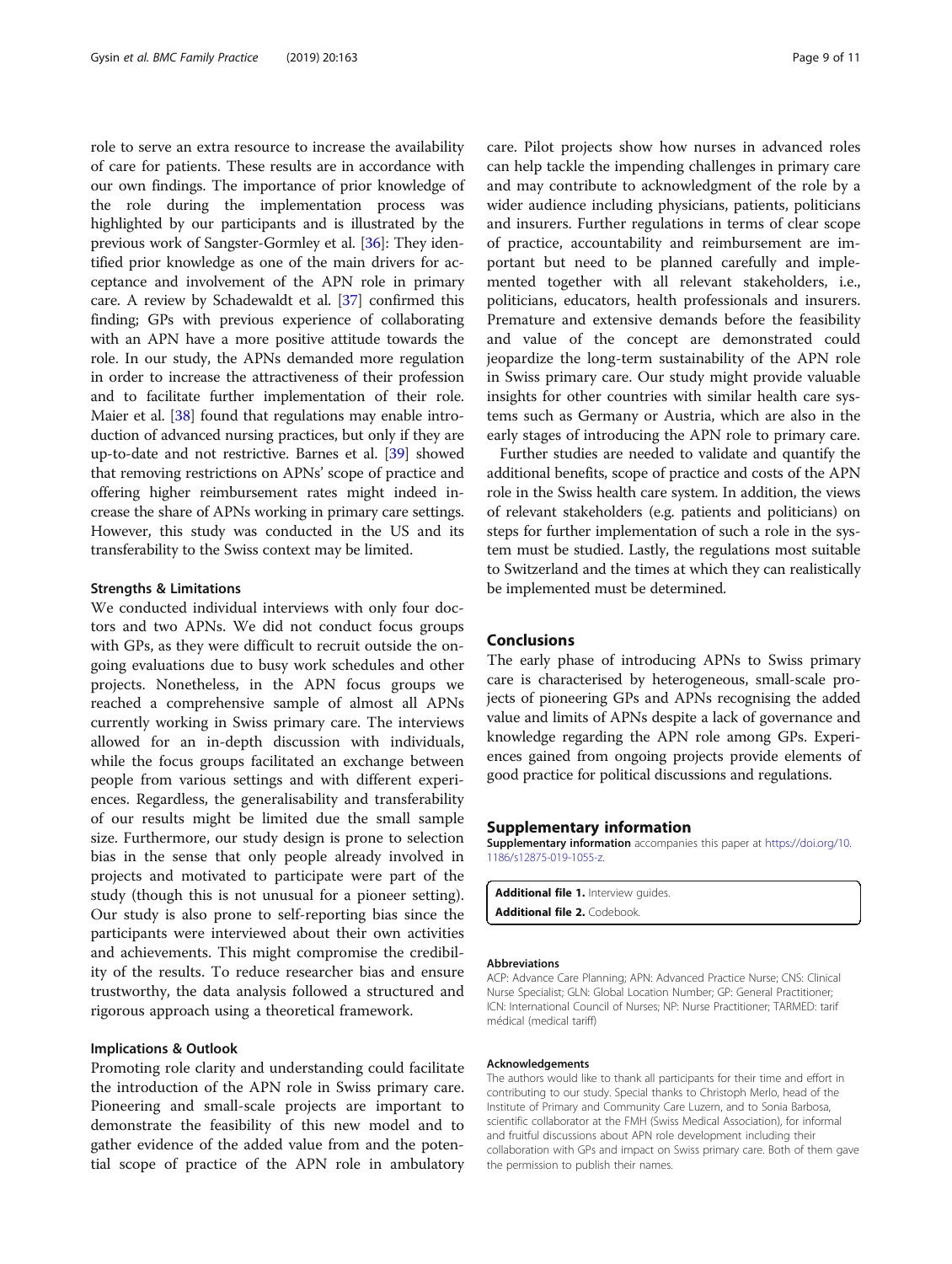### <span id="page-9-0"></span>Authors' contributions

SG and SE were involved in the conception and design of the study. All authors contributed to the data collection. Interviews were transcribed by SG, BS and MO. Data analysis was conducted by SG and discussed with SE. All authors reviewed drafts of the manuscript and approved the final manuscript.

#### Authors' information

SG is a medical doctor and scientific collaborator at the Institute of Primary & Community Care Luzern, Switzerland. He is currently doing his PhD in Health Sciences at the University of Lucerne, Switzerland. BS holds a PhD in social sciences and has several years of experience in health education and research. He is the head of his own company sottas formative works. MO is a master student in Health Sciences at the University of Lucerne. SE is a medical doctor with a PhD in Epidemiology and several years of experience in qualitative and quantitative health services research. He is the head of the research department at the Institute of Primary & Community Care Luzern.

#### Funding

This study received external funding from the CSS Insurance, the Ebnet-Stiftung and the Health Department of the Canton of Uri, Switzerland. Neither funding body was involved in the design of the study or collection, analysis, and interpretation of the data or in writing the manuscript.

#### Availability of data and materials

Due to the sensitivity of the data (e.g. practice billing mechanisms), the datasets are not publicly available. Parts of the transcripts are available from the authors upon reasonable request and with permission of the study participants.

#### Ethics approval and consent to participate

Oral and written information were given to all participants of the study, either within the evaluation of the project or prior to the focus group discussions. Each of them gave a written informed consent to participate in this study and agreed to audio-tape the interviews. The participation was voluntary, confidential and participants could withdraw from the study at any time without any explanation. The data obtained were treated confidentially and stored securely within the research group. A jurisdictional inquiry to the Ethics Committee of Northwest and Central Switzerland (EKNZ) confirmed that this research project does not need ethical approval but fulfils the general ethical and scientific standards for research with humans (EKNZ Req-2018-01023).

#### Consent for publication

Not applicable.

#### Competing interests

The authors declare that they have no competing interests.

#### Author details

<sup>1</sup>Institute of Primary & Community Care Lucerne, Schwanenplatz 7, 6004 Luzern, Switzerland. <sup>2</sup>Department of Health Sciences and Health Policy, University of Lucerne, Frohburgstrasse 3, 6002 Luzern, Switzerland. <sup>3</sup>sottas formative works, Rue des Epouses 2, 1700 Fribourg, Switzerland.

### Received: 6 February 2019 Accepted: 21 November 2019 Published online: 27 November 2019

#### References

- 1. Nolte E, Knai C. Assessing chronic disease management in European health systems. Country Reports. 2015;37(1):1–7.
- 2. Maier CB, Aiken LH, Busse R. Nurses in advanced roles in primary care: policy levers to implementation. OECD Health Working Paper Paris. 2017;98: 13–43.
- 3. Delamaire M-L, Lafortune G. Nurses in advanced roles: description and evaluation of experiences in 12 developed countries. OECD Health Working Papers. 2010;54:29–31.
- Puertas EB, Arósquipa C, Gutiérrez D. Factors that influence a career choice in primary care among medical students from high-, middle-, and low-income countries: a systematic review. Rev Panam Salud Publ. 2013;34:351–8.
- 5. Naylor MD, Kurtzman ET. The role of nurse practitioners in reinventing primary care. Health Affair. 2010;29(5):893–9.
- 6. Sheer B, Wong FKY. The development of advanced nursing practice globally. J Nurs Scholarship. 2008;40(3):204–11.
- 7. International Council of Nurses. Nurse Practitioner / Advanced Practice Network: Definitions and Characteristics of the Role. [https://international.](https://international.aanp.org/Practice/APNRoles) [aanp.org/Practice/APNRoles.](https://international.aanp.org/Practice/APNRoles) Accessed 12 Dec 2018.
- 8. Bryant-Lukosius D, Spichiger E, Martin J, Stoll H, Kellerhals SD, Fliedner M, et al. Framework for evaluating the impact of advanced practice nursing roles. J Nurs Scholarship. 2016;48(2):201–9.
- Martínez-González NA, Djalali S, Tandjung R, Huber-Geismann F, Markun S, Wensing M, et al. Substitution of physicians by nurses in primary care: a systematic review and meta-analysis. BMC Health Serv Res. 2014;14(1):214.
- 10. Laurant M, van der Biezen M, Wijers N, Watananirun K, Kontopantelis E, van Vught AJAH. Nurses as substitutes for doctors in primary care. Cochrane Database Syst Rev. 2018;(7):CD001271. [https://doi.org/10.1002/14651858.](https://doi.org/10.1002/14651858.CD001271.pub3) [CD001271.pub3](https://doi.org/10.1002/14651858.CD001271.pub3).
- 11. Jakimowicz M, Williams D, Stankiewicz G. A systematic review of experiences of advanced practice nursing in general practice. BMC Nurs. 2017;16(1):6.
- 12. Schober M. Introduction to advanced nursing practice: springer; 2016.
- 13. Sottas B, Brügger S. Ansprechstrukturen: Perspektivenwechsel und Grenzverschiebungen in der Grundversorgung: Careum; 2012.
- 14. Maier CB, Aiken LH. Task shifting from physicians to nurses in primary care in 39 countries: a cross-country comparative study. Eur J Pub Health. 2016; 26(6):927–34.
- 15. De Pietro C, Camenzind P, Sturny I, Crivelli L, Edwards-Garavoglia S, Spranger A, et al. Health Systems in Transition. Health. 2015;17(4):104–6.
- 16. Spitex Schweiz: Kassenpflichtige Leistungen. [https://www.spitex.ch/Nonprofit-](https://www.spitex.ch/Nonprofit-Spitex/Tarife/Kassenpflichtige-Leistungen/PaAVw/)[Spitex/Tarife/Kassenpflichtige-Leistungen/PaAVw/](https://www.spitex.ch/Nonprofit-Spitex/Tarife/Kassenpflichtige-Leistungen/PaAVw/). Accessed 9 Jan 2019.
- 17. De Geest S, Moons P, Callens B, Gut C, Lindpaintner L, Spirig R. Introducing advanced practice nurses/nurse practitioners in health care systems: a framework for reflection and analysis. Swiss Med Wkly. 2008; 138(43–44):621–8.
- 18. Morin D, Ramelet A-S, Shaha M. Vision suisse romande de la pratique infirmière avancée. Rech Soins Infirm. 2013;4:49–58.
- 19. swissANP: Positionspaper ANP CH. [http://www.swiss-anp.ch/fileadmin/3\\_](http://www.swiss-anp.ch/fileadmin/3_ANP_Berufsrolle/2012_EckpunktepapierANP.pdf) [ANP\\_Berufsrolle/2012\\_EckpunktepapierANP.pdf.](http://www.swiss-anp.ch/fileadmin/3_ANP_Berufsrolle/2012_EckpunktepapierANP.pdf) Accessed 16 Dec 2018.
- 20. Kieser U. Advanced practice nurse und clinical nurse specialist–neue Entwicklungen bei Pflegefachpersonen. Pflegerecht. 2016;3:130–41.
- 21. Das Schweizer Parlament. Parlamentarische Initiative Joder Rudolf: Gesetzliche Anerkennung der Verantwortung der Pflege. [https://www.](https://www.parlament.ch/de/ratsbetrieb/amtliches-bulletin/amtliches-bulletin-die-verhandlungen?SubjectId=37189) [parlament.ch/de/ratsbetrieb/amtliches-bulletin/amtliches-bulletin-die](https://www.parlament.ch/de/ratsbetrieb/amtliches-bulletin/amtliches-bulletin-die-verhandlungen?SubjectId=37189)[verhandlungen?SubjectId=37189](https://www.parlament.ch/de/ratsbetrieb/amtliches-bulletin/amtliches-bulletin-die-verhandlungen?SubjectId=37189). Accessed 9 Jan 2019.
- 22. Pflegeinitiative: Volksinitiative für eine starke Pflege. [http://www.](http://www.pflegeinitiative.ch) [pflegeinitiative.ch.](http://www.pflegeinitiative.ch) Accessed 9 Jan 2019.
- 23. Kambli K, Flach D, Schwendimann R, Cignacco E. Health care provision in a Swiss urban walk-in-clinic. Is advanced nursing practice a solution for a new model in primary care?/Gesundheitsversorgung in einer städtischen walk-inpraxis in der Schweiz. Ist advanced nursing practice ein neues Modell in der Grundversorgung? Int J Health Prof. 2015;2(1):64–72.
- 24. Steinbrüchel-Boesch C, Rosemann T, Spirig R. Neue Zusammenarbeitsformen mit Advanced Practice Nurses in der Grundversorgung aus Sicht von Hausärzten–eine qualitativ-explorative Studie. Praxis. 2017.
- 25. Laurant M, Reeves D, Hermens R, Braspenning J, Grol R, Sibbald B. Substitution of doctors by nurses in primary care. Cochrane Database Syst Rev. 2005;(2):CD001271. [https://doi.org/10.1002/14651858.CD001271.pub2.](https://doi.org/10.1002/14651858.CD001271.pub2)
- 26. Fereday J, Muir-Cochrane E. Demonstrating rigor using thematic analysis: a hybrid approach of inductive and deductive coding and theme development. Int J Qual Meth. 2006;5(1):80–92.
- 27. Crabtree BF, Miller WL. Doing qualitative research: sage publications; 1999.
- 28. Boyatzis RE. Transforming qualitative information: thematic analysis and code development: sage; 1998.
- 29. Der Bundesrat. Das Portal der Schweizer Regierung: Bundesrat lehnt «Pflegeinitiative» ab. [https://www.admin.ch/gov/de/start/dokumentation/](https://www.admin.ch/gov/de/start/dokumentation/medienmitteilungen/bundesrat.msg-id-70065.html) [medienmitteilungen/bundesrat.msg-id-70065.html](https://www.admin.ch/gov/de/start/dokumentation/medienmitteilungen/bundesrat.msg-id-70065.html). Accessed 9 Jan 2019.
- 30. Der Bundesrat. Das Portal der Schweizer Regierung: Kostendämpfung im Gesundheitswesen: Bundesrat nimmt alle Akteure in die Pflicht. [https://](https://www.admin.ch/gov/de/start/dokumentation/medienmitteilungen.msg-id-72182.html) [www.admin.ch/gov/de/start/dokumentation/medienmitteilungen.msg-id-](https://www.admin.ch/gov/de/start/dokumentation/medienmitteilungen.msg-id-72182.html)[72182.html](https://www.admin.ch/gov/de/start/dokumentation/medienmitteilungen.msg-id-72182.html). Accessed 9 Jan 2019.